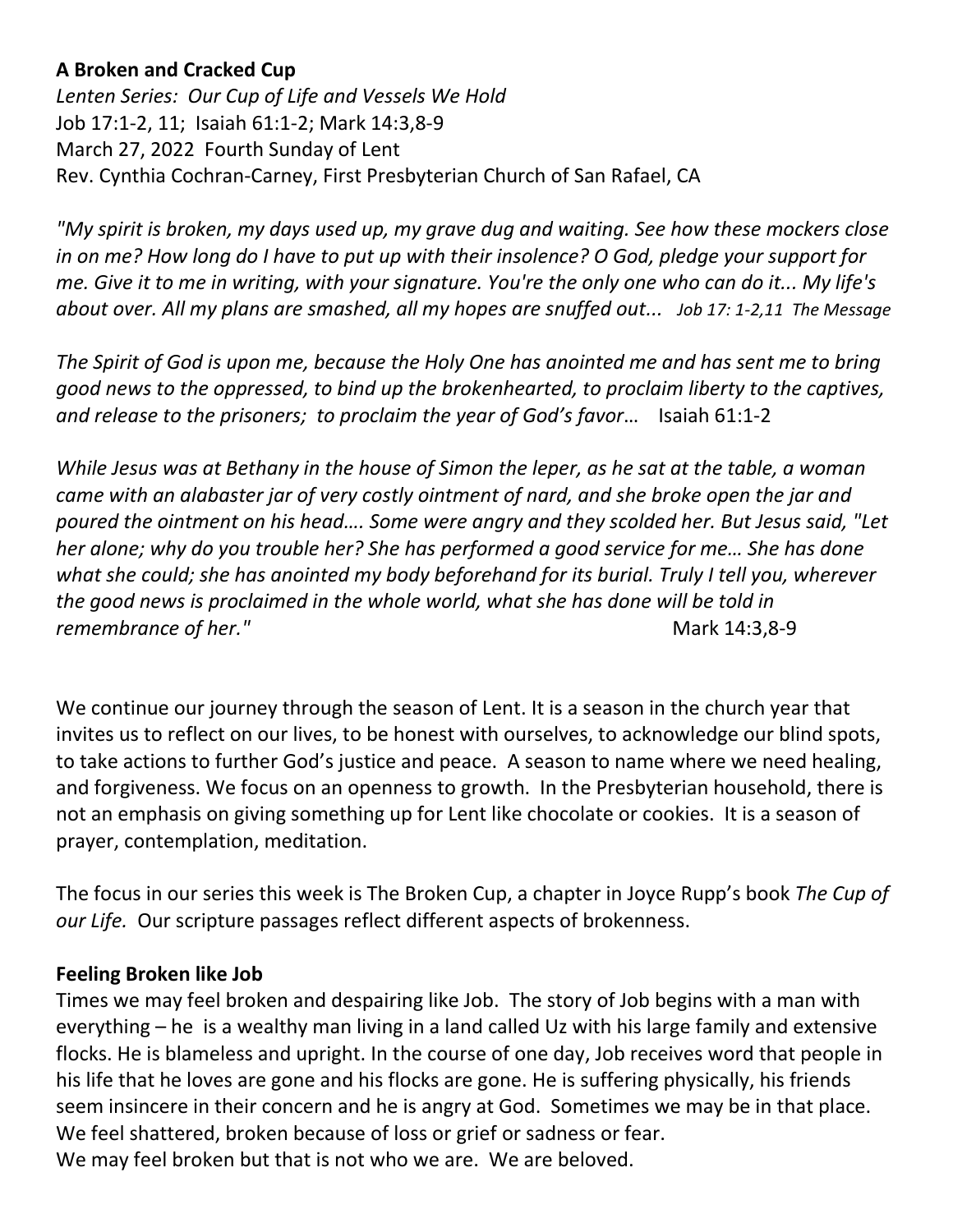# **God – binding up the brokenhearted**

The prophet Isaiah reminds the people that God, the Holy One, is a presence of hope and healing for the nations, for the Hebrew people, for all who are broken hearted. To bind up the brokenhearted – to take broken pieces and bind them together. That is the Holy One who gives these words to the prophet Isaiah. Amazing that the prophet addresses the range of challenges humans face, from freedom from oppression to people who feel brokenhearted.

We may feel broken- hearted but that is not our identity. We are beloved.

# **Breaking open and offering love in life and in death**

The story of the women who brought a clay jar full of expensive ointment is powerful. This jar would have been costly and it was a sacrificial gift of love. She seems to be the only one who acknowledges that Jesus is going to die soon. Actions speak louder than words. She breaks open her jar so she can anoint his feet. A bold act.

We may need to break-open in order to receive and to pour out love. Times brokenness means breaking open, sharing what we have, being present.

# **There are things that need to be broken**

Glass ceilings – Madeline Albright said, "Glass ceilings have been broken, but more have to be broken." Break the cycle of poverty,

Breaking cycles of addiction Breaking cycles of hate and violence

And there is the brokenness that is our hearts are breaking, when we feel our lives, our world, is broken and cracked. Scenes from Ukraine and other places where people are dying because of war, of famine.

We are not broken people. Sometimes we may feel our lives are beyond repair or are not what they are supposed to be. Jesus saw people as beloved, as part of the kin-dom of God. Even if they felt broken and not acceptable, not valued, not seen, he saw them offered healing, hope and wholeness. So they could see their worth and beauty even with our cracks and flaws. We are born as beloved, whole, blessed. We forget, we get distracted, we fall asleep. Christ is waking us up. Christ is lifting the veil.

I wonder if that is part of being the church and sharing our spiritual lives. A community of faith of people who gather with our flaws, our cracks, our lost pieces. We are not a community of people who have fixed all their flaws or believe they have to hide their cracks or broken places.

#### **When broken places are beautiful**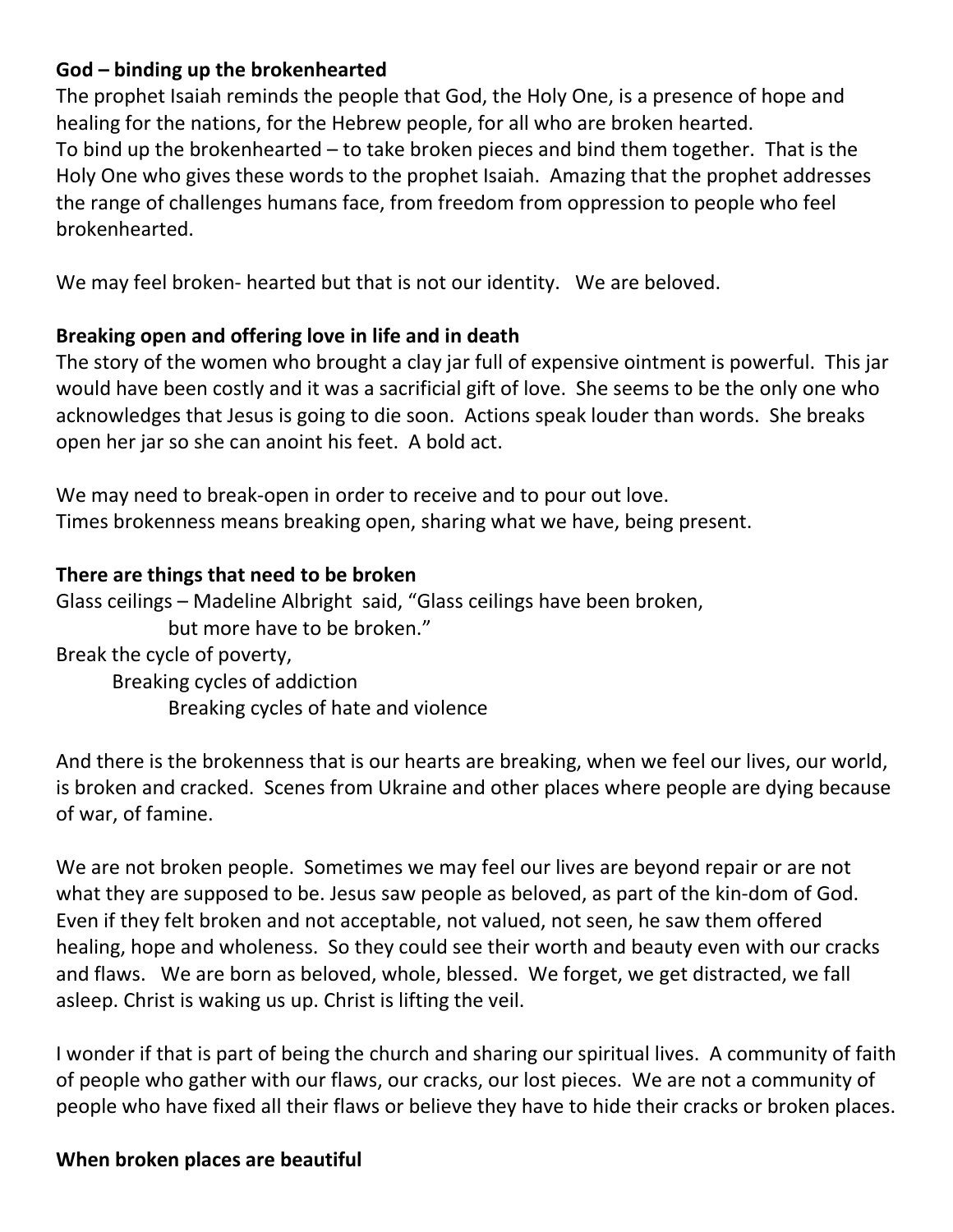What do we do with those cracks in our cups, our lives? Hide them? Feel useless?

Japanese potters from as far back as the late 15th century decided to try something new with the broken pieces of pottery they had. The legend has it that wealthy man accidentally broke a tea bowl he loved. He sent it to be repaired, but he wasn't pleased with the results–it had been repaired with unsightly staples. Therefore, Japanese artisans set about to find a more beautiful way to repair his broken pottery.

The idea was to beautify the very signs of damage, to make the cracks and chips stand out in a new and stunning way. Instead of erasing the flaws, it acknowledged and highlighted them. It made beauty out of the broken. This method became known as **kintsugi**, a term that means, "golden rejoining."

The artist uses a gold-dusted epoxy to adhere the pieces back together, sometimes replacing large chips entirely with the lacquer. At other times, missing pieces are replaced with striking fragments of other pieces of pottery, creating a new, unique blend. (1)

Maybe that is a metaphor of the Holy One – the Potter is putting my broken pieces back together in a way beautiful, maybe even more beautiful than before. The places where I've been cracked, wounded, broken are being fortified with gold. Holy One uses my broken places to bring beauty into the world. The Potter who shapes the clay, makes beautiful creations and can put pieces together with golden dusty grace.

Jesus gathered people who felt broken or flawed or useless into a community of hope. Better than holy super glue, his loving presence creates a new community, bringing outcasts together. And in his kin-dom, in the church, in the presence of God, and with our neighbors, there is this awareness of the both the brokenness and beauty of each person, the Divine light in each person shining through.

We not born as broken people. We are beloved. We may feel shattered by life's circumstances like Job and decisions we have made. We may remember that the Holy One comes to bind up the brokenhearted. We can trust that there are times we need break open our cups, our lives so we pour out love.

A colleague who is a pastor and mom of a little one gave me another insight this week. She writes:

"Brokenness" is an important word in our house right now, because we are the parents of a small child. Annika is now approaching three, and seeking to verbalize her experiences of the world around her. One of her current fascinations is with things that are broken. She will stop what she is doing and travel the length of the house to bring me two halves of a purple crayon, showing them to me and saying, "Mommy, it's broken."